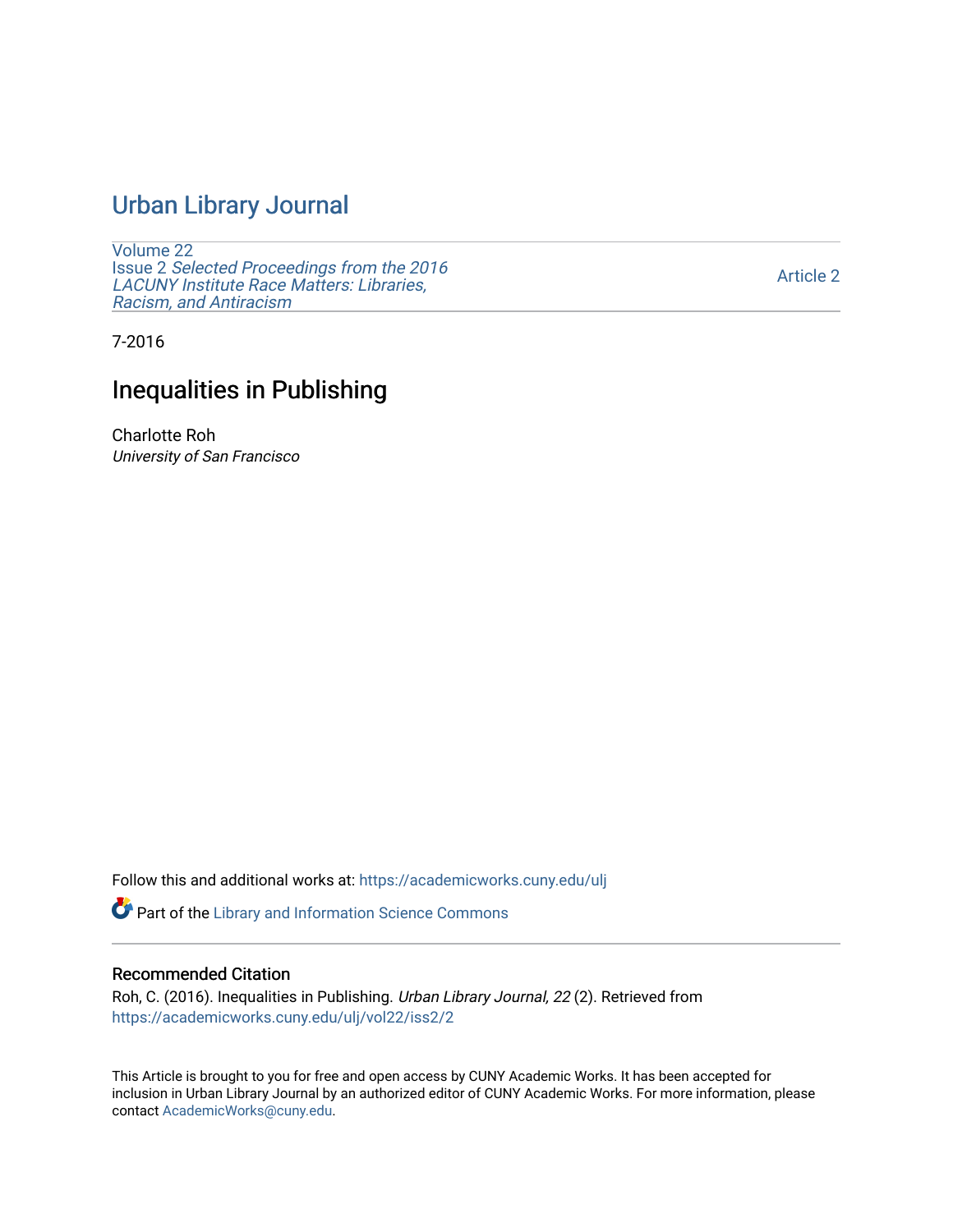# Inequalities in Publishing

## About the Author

Charlotte Roh, Scholarly Communications Librarian, University of San Francisco Editable presentation available CC-BY:<https://works.bepress.com/charlotteroh/26/>

## Introduction



Last year, there were a lot of newsworthy events about bias and diversity, and for those of us in higher education, one narrative was student protests across the country.

When FiveThirty-Eight so helpfully put together the data, there were 51 schools, but the last time I checked, there were 79 institutions that put forth a list of formal demands, and the number one demand was more diverse faculty and staff. You can see all the demands at [TheDemands.org.](http://www.thedemands.org/)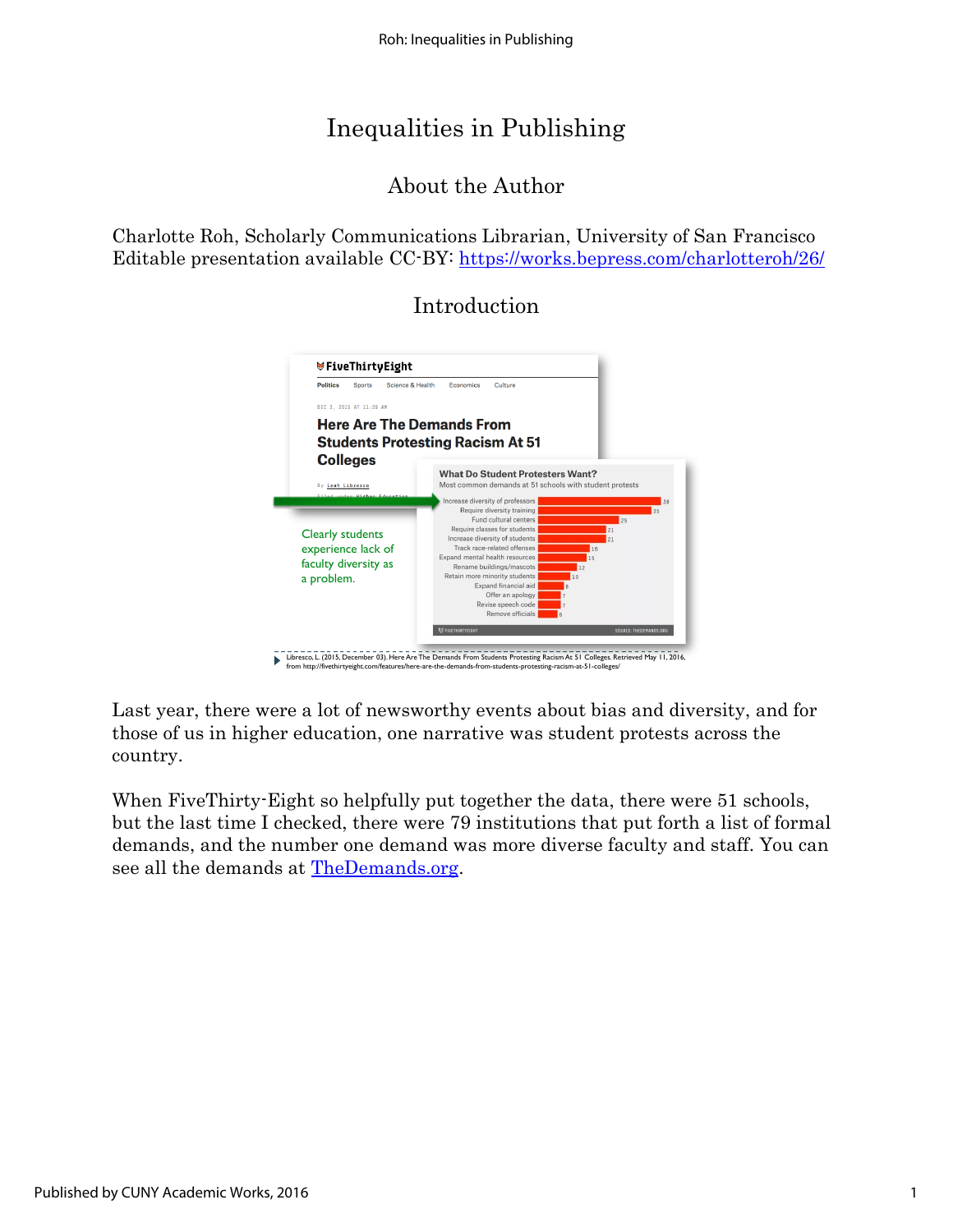

If you look at the numbers, you can see why the students would want more diversity in their faculty.

Ben Myers from the Chronicle of Higher Education just put together an interactive graphic called "Where are the minority professors?" if you're wondering where your institution is more specifically.

At the time, and most recently, I was at the University of Massachusetts Amherst, which is a predominantly white institution, in the heart of the gorgeous Pioneer Valley. That's the 26-story library on the lower right. It's gorgeous and eagles nest on the roof every spring. There's an eagle cam that we all enjoy.



### Brown Bag on Publishing (with pizza)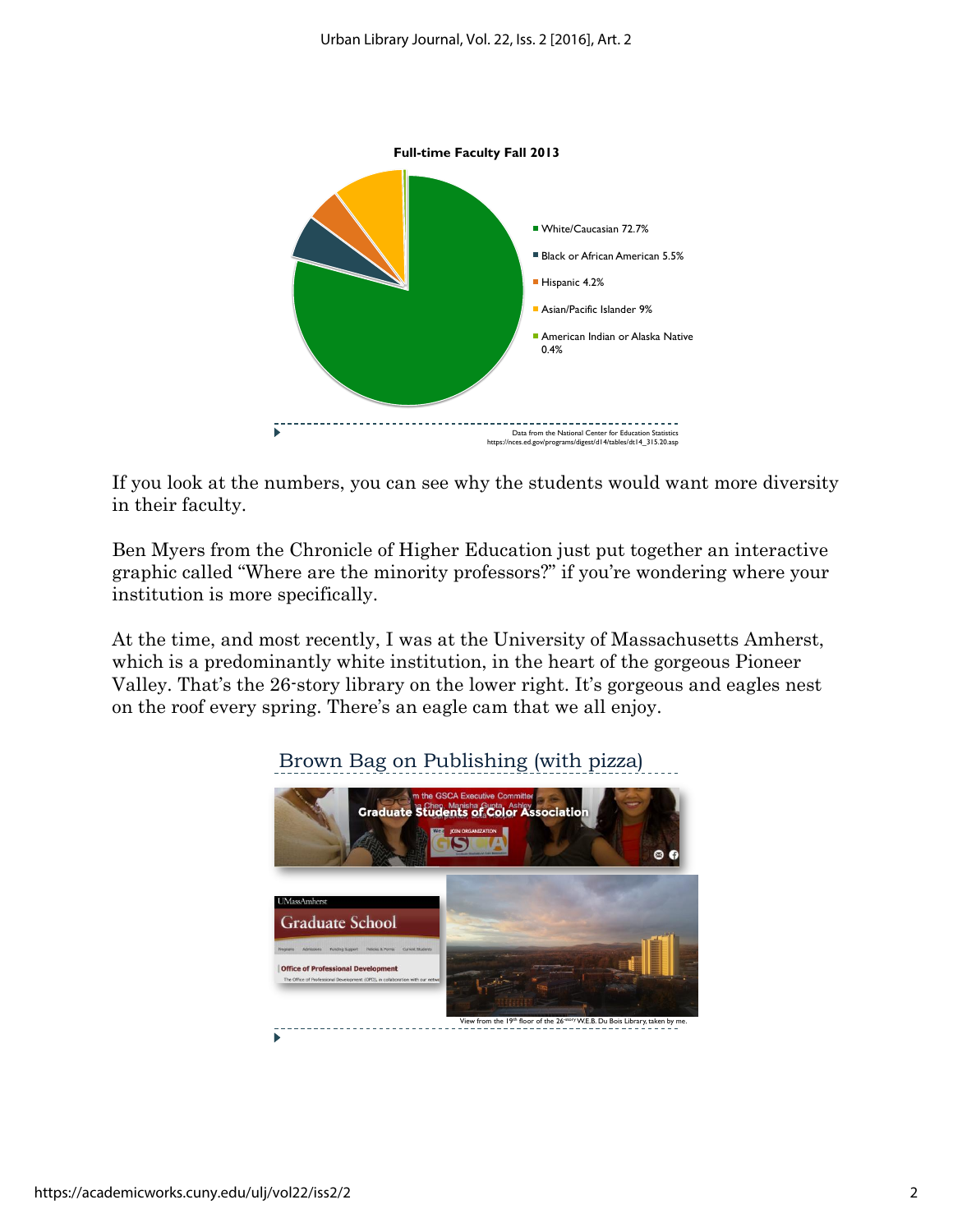Because of my background in publishing, I held workshops in publishing and office hours for the Graduate School. So at the time of all these student protests, I thought, How can I make a difference and do my part to address this lack of representation?

I was already working with the Graduate School, and so I reached out to the Graduate Students of Color Association to do an event on publishing, with the idea that the graduate students of today are the faculty of tomorrow.

This was harder than I thought it was going to be. I actually knew the president of the GSCA personally. I told her, the library would provide the venue and the speaker (me), the Graduate School would provide the pizza, all they had to do was give us a date and help us promote it. She said, I don't know, we have a full schedule. And I said, Look, this is important. You can't get tenure without publishing.

Oh, she said. Maybe you should say that.

## Graduate Student Publishing Brown Bag: Etiquette and Politics the DVD Commentary Version, for Librarians and Educators

The following is the actual presentation that I gave during that brown bag, with some commentary for this audience.

I realized, both from my conversation with the president of the grad student association and other graduate students, that I had to start at the very beginning, the bottom baseline.

Why do you need to know about publishing? Publication is the central requirement for tenure and promotion.

This very basic requirement was actually news to most of the room.

How do I get published? Just be awesome? Work hard and be fierce?

I want to add here that, keep in mind that I was talking to graduate students – these are people who are good at being students, where their hard work is rewarded to the point that they have decided to keep going to school. They're used to succeeding.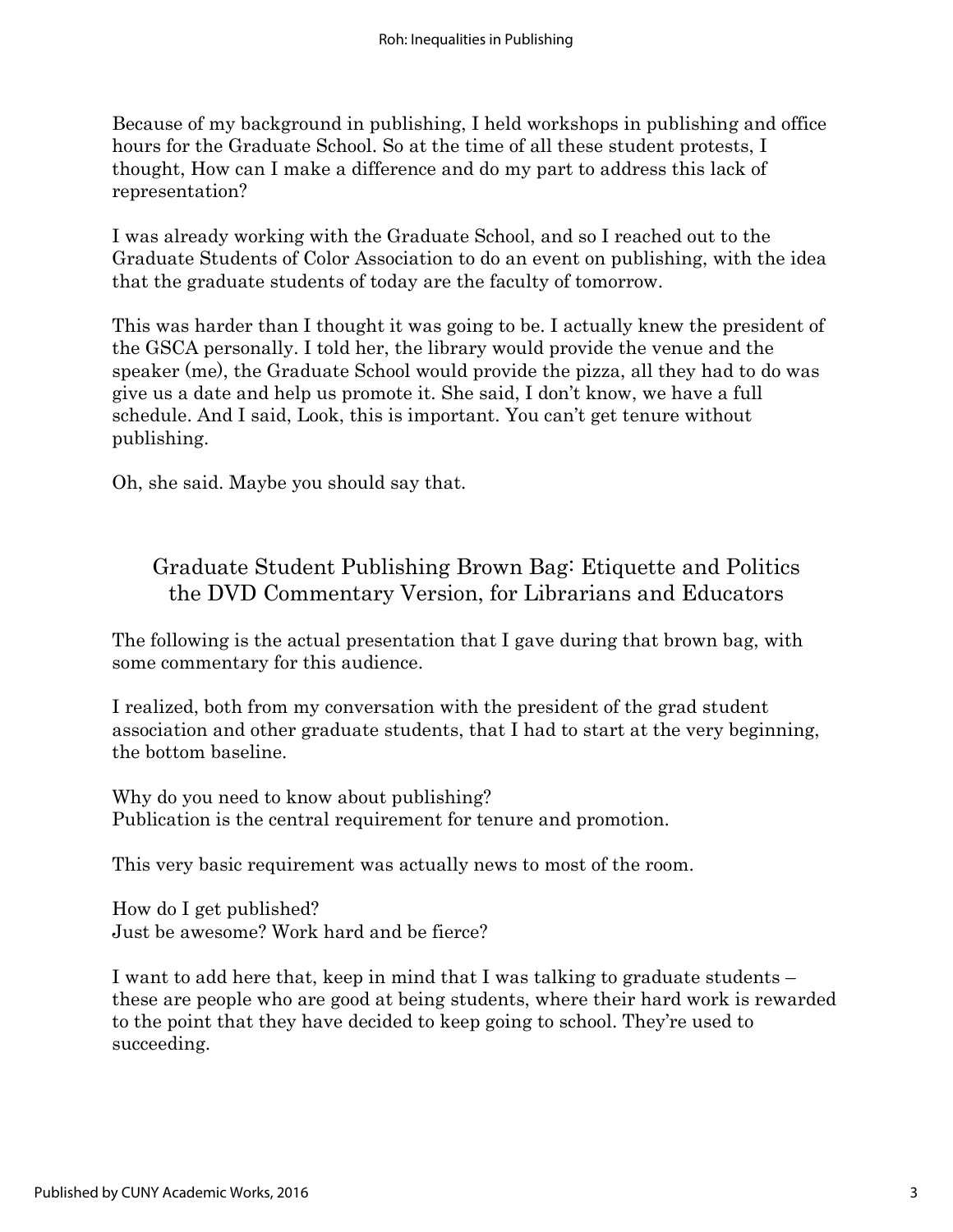

This slide, by the way, did not play well in Massachusetts. They did not know who Jeremy Lin is, so hopefully here in New York it plays better.

## Submission, Review, Publication

Then I went over the basics of submitting to a publication. How to know where to submit, which means knowing tenure requirements

For those of you involved in information literacy, this really isn't very different from analyzing a source to see if it's legitimate. Sadly, I've sat down with more than one brand new PhD who doesn't know the important journals in their field. It's mind boggling, and I usually suggest, as kindly as possible, "Why don't you start with the publications you cite in your thesis?"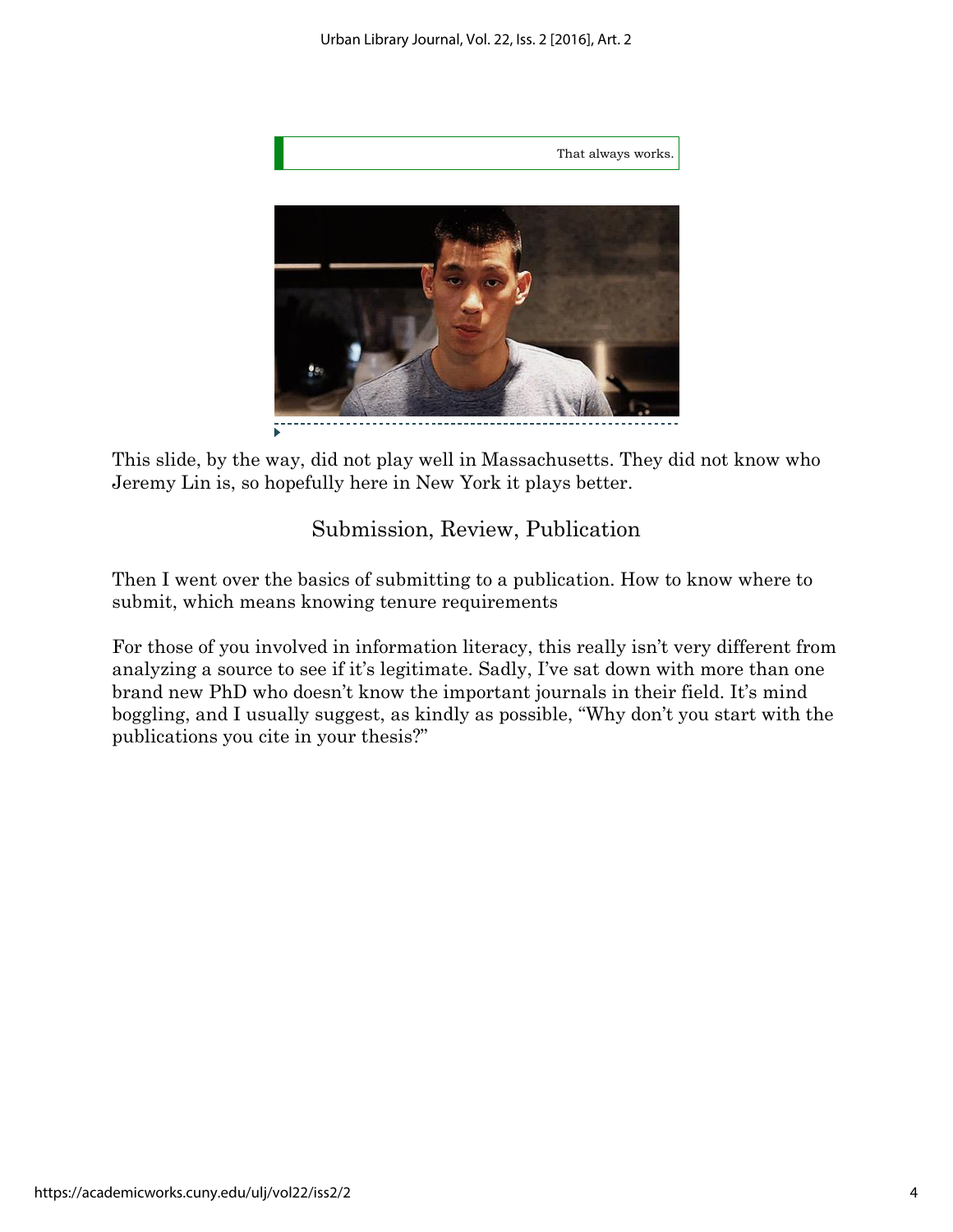

This is a really helpful diagram, and it shows the process of publishing for journals. And this is something that graduate students have had described to them before, but like many things, it's easier to understand in a visual representation.

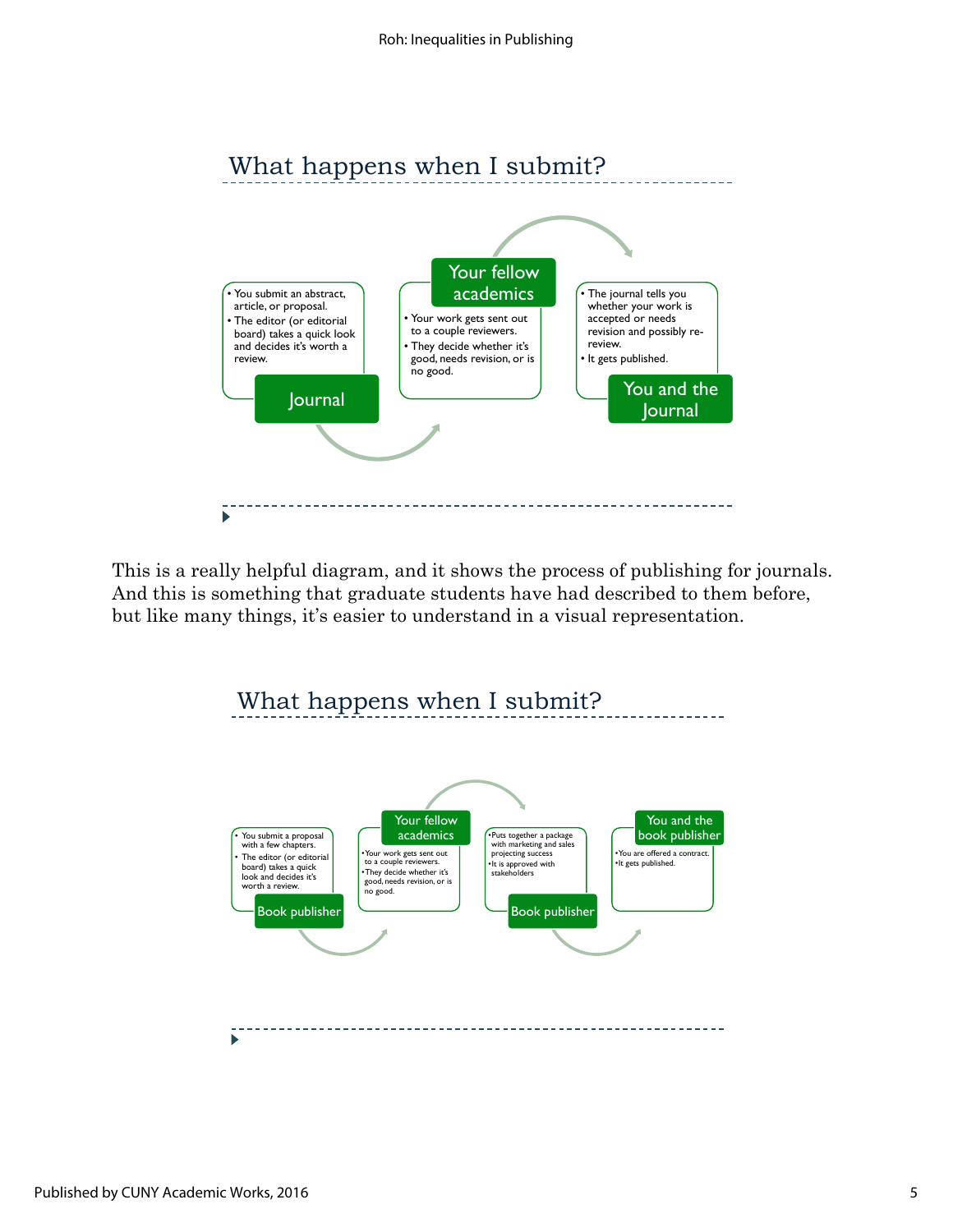This diagram is for book publishers. And what I'm trying to establish here is that this process takes time and academic credibility. As an editor, I had to invest time into a proposal, decide whether to send it out for review, and ask people to review, and that's more time back and forth, then I had to have marketing and editorial approve it before I offered a contract. I'm trying to show that all this effort means that the publisher is invested in the success of this proposal, and therefore

### As authors, you hold power.

Know your rights as an author.

- What is copyright?
- What is licensing?
- What are your expectations of the publisher?
- What are your obligations to your institution?
- What do you plan to do with this work in the future?

### Publishing, Politics, and Etiquette

Of course, they don't feel like they have power still. They don't know what this means in practice. So I go through some basic ideas that should consider, in order to feel empowered, because honestly, the publication isn't just a check mark, it's their intellectual property, their intellectual capital. As scholars, their publication is their work, and they should know their rights. You wouldn't buy a car or a house without looking at the terms, you shouldn't sign a publishing contract without looking at the terms, because in this case it's your intellectual property.

# I'm nervous about it.

- ▶ What are they looking for? Is my idea good enough?
	- ▶ New and hot: Look up your topic and make sure it's new information.
	- Important to the field: Check with your advisor to see if it's important and adds to your field of study.
	- ▶ Mass appeal: Ask the editor or editorial board if they have time to look over your proposal before formal submission.
- If Is my writing good enough?
	- Take advantage of the Writing Center and OPD workshops!
	- $\triangleright$  Ask your friends to review  $-$  nobody can edit themselves.
	- Read the submission guidelines and their other publications.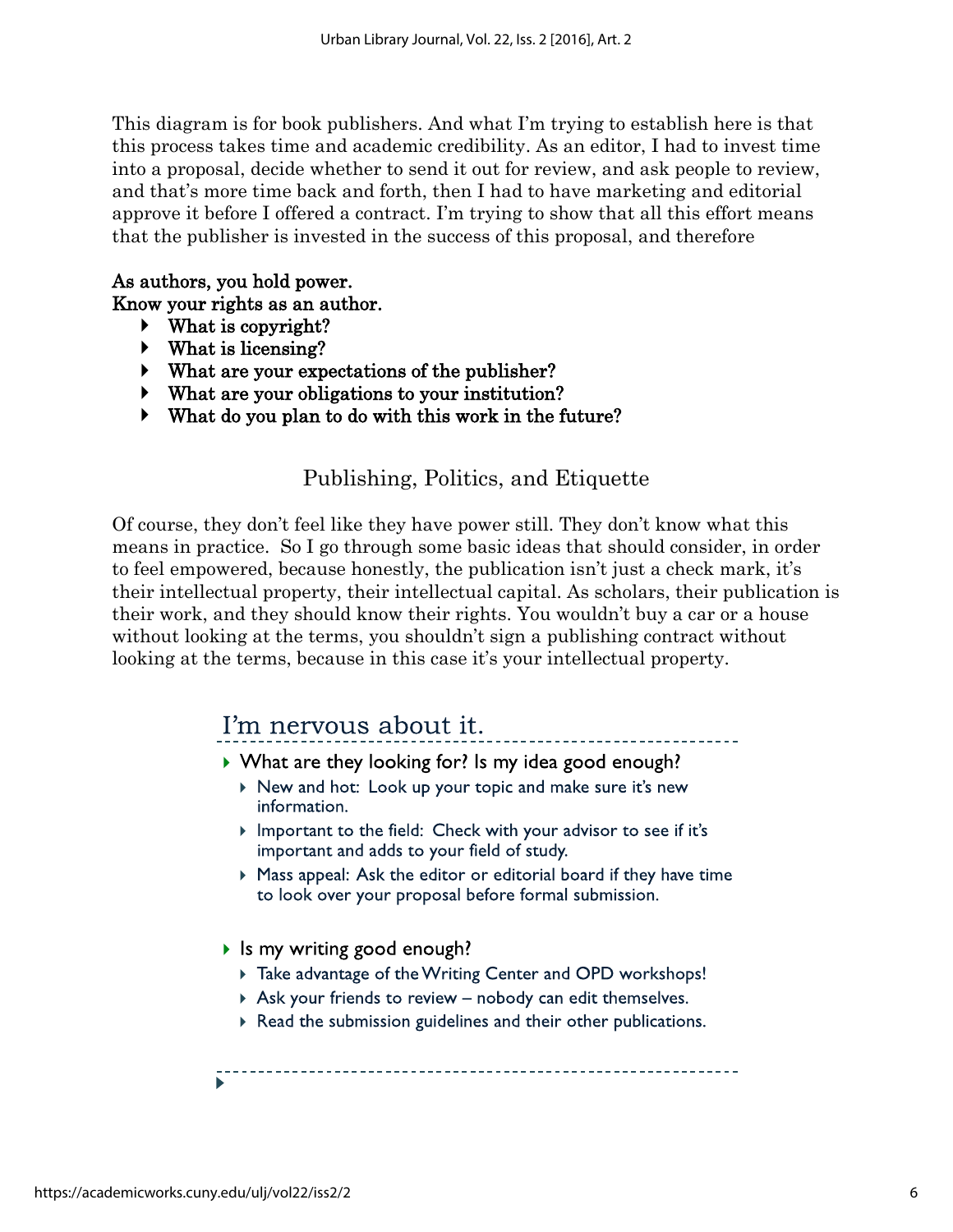At this point they're still likely to be nervous so I go through some tips – by the way, these slides are all CC-BY on my institutional repository, so please feel free to use them.

> How to be better: Networking for publication □ Conferences: Publishers and editors □ Co-authors: Partner but be clear on credit □ Contacts of your mentors: If they believe in your work, have them recommend you for publication. □ Customize your proposal: It's like a cover letter. Ask questions if you don't understand something. □ Volunteer for publications: Review, intern, copyedit, design, take notes during meetings

I also address some of the etiquette – for example, as an editor, I've gone to conferences to look for authors, and often, it's a small conference and I will set up that booth and stand there. And inevitably, on the last day, I get grad students and new faculty coming by and saying, Do you have any free books? Do you have any free books?

That is the wrong question. They should be asking, What are you publishing? What are your interests? What is trendy? This is what I'm working on, is it a good fit for your list?

Then I take questions and ease anxieties, and this all takes about 30 minutes. And that's when I say to the graduate students, Do you want to see my secret slides? Do you want to see why I care so much that you know all of this?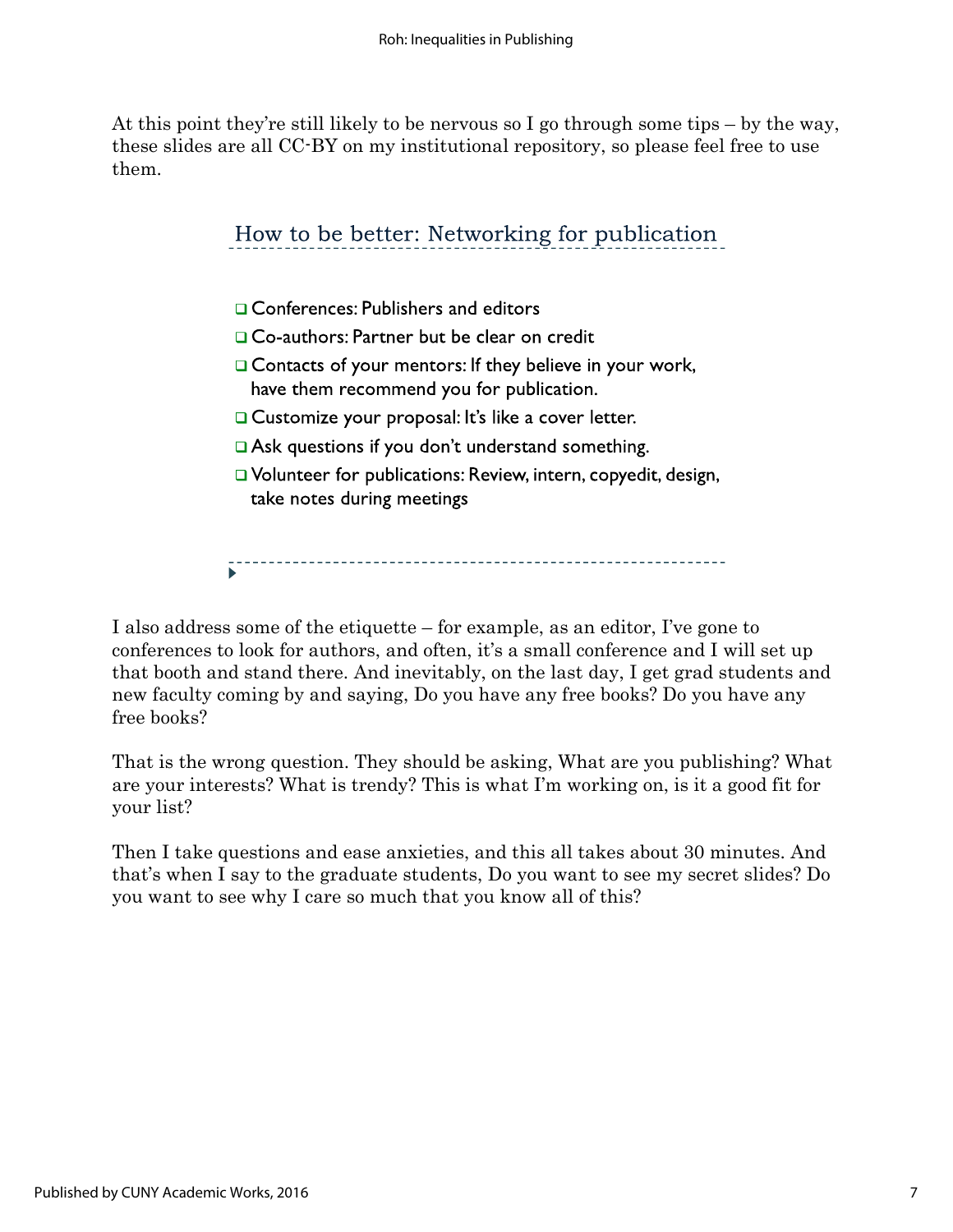## The (Not So) Secret Slides



#### **Full-time Faculty Fall 2013**

Now some of them have seen this statistics about faculty diversity before, they know that it's tough out there. But what they haven't seen is this data about the publishing industry.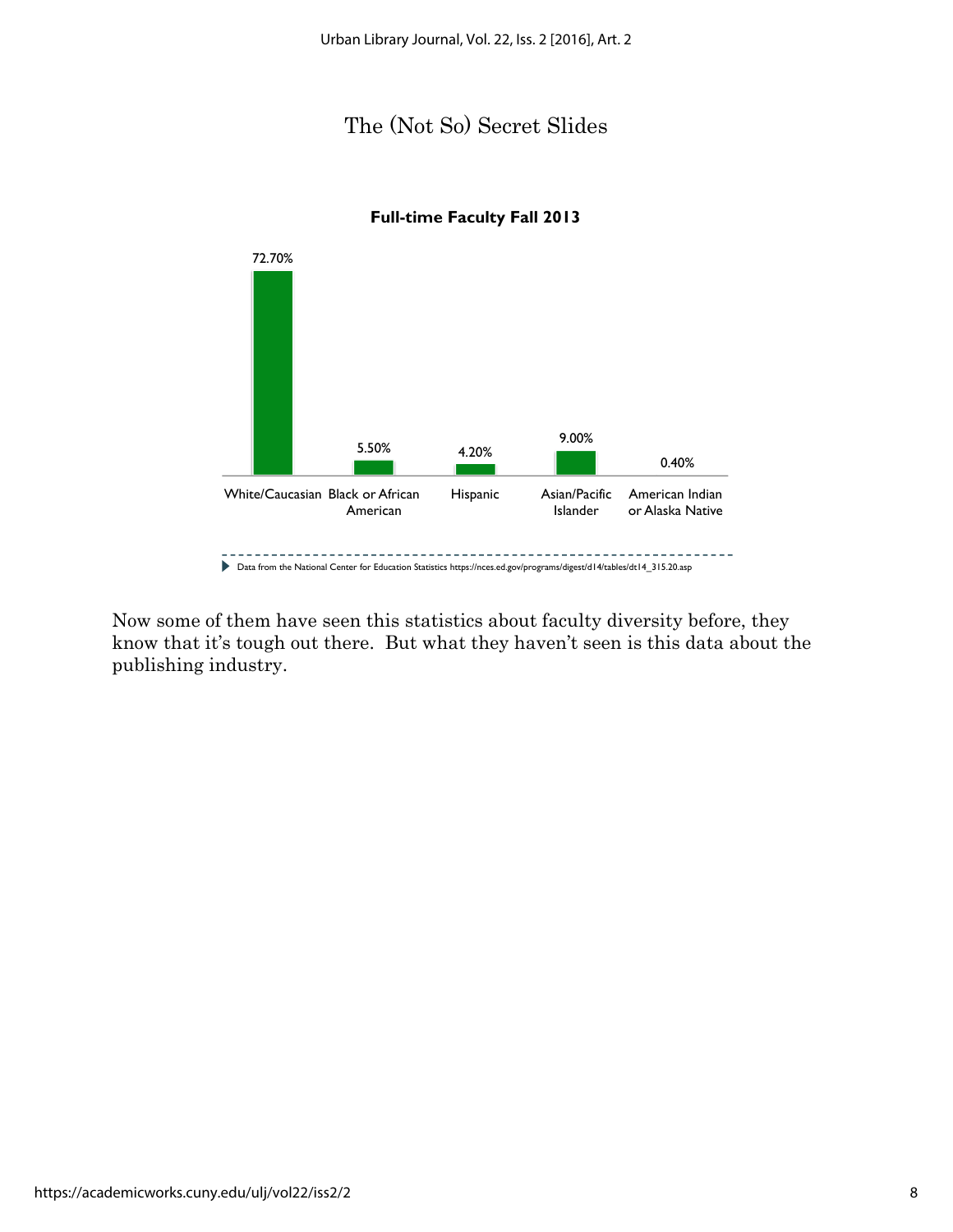#### **Mainstream Publishing Demographics 2015**



Milliot, J., "The PW Publishing Industry Salary Survey 2015:A Younger Workforce, Still Predominantly White" *Publishers Weekly* http://www.publishersweekly.com/pw/by-topic/industry-news/publisher-news/article/68405-publishing-industry-salary-survey-2015-ayounger-workforce-still-p *redominantly-white.html*



**Mainstream Publishing Demographics 2015**

**Publishers Weekly Survey Salary**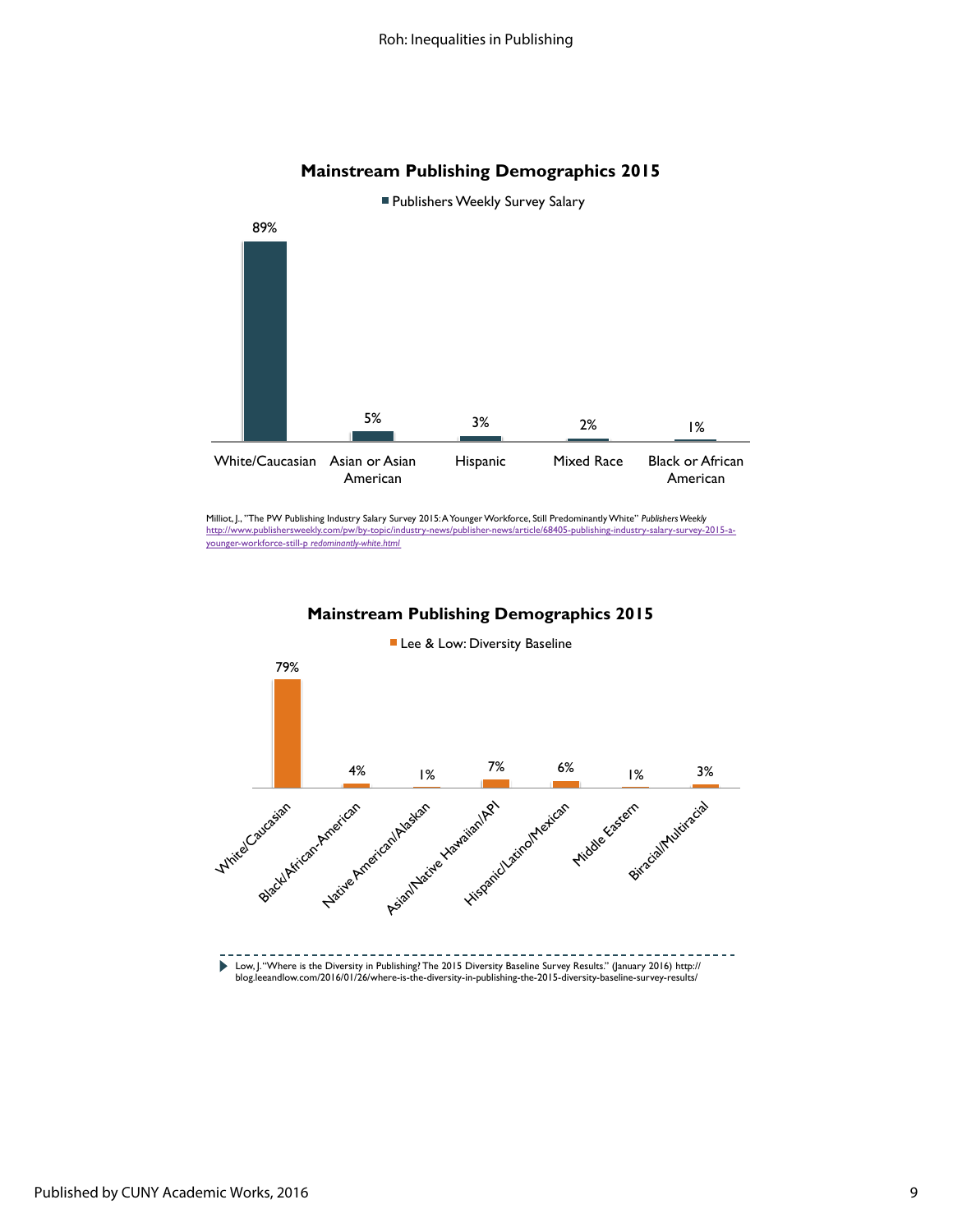

This last set of data is mostly society and commercial publishers. I'm actually working with the author to do a follow-up that includes university presses and library publishers.

Then I ask, why does this matter?

It always matters, because let's face it, blind peer review is not really all that blind, and the reviewer and the author are not the only ones looking at the manuscript.

"The dearth of minority employees directly affects the types of books that are published, industry members agreed, and for this issue to be addressed, there needs to be more advocates for books involving people of color throughout the business, including in management, editorial, and marketing executives in publishing houses, as well as among booksellers and librarians."

- Milliot, J. "Publishing's Holding Pattern: 2014 Salary Survey" (2014). Publisher's Weekly. [http://www.publishersweekly.com/pw/by-topic/industry-news/publisher](http://www.publishersweekly.com/pw/by-topic/industry-news/publisher-news/article/64083-publishing-s-holding-pattern-2013-salary-survey.html)[news/article/64083-publishing-s-holding-pattern-2013-salary-survey.html](http://www.publishersweekly.com/pw/by-topic/industry-news/publisher-news/article/64083-publishing-s-holding-pattern-2013-salary-survey.html)

"It is clear that when scholarly publishing fails to reflect the diversity of authors, readers, and research questions, it presents real problems for 1) the authors who are not being published and therefore do not achieve tenure and promotion, and 2) the researchers who do not have access to the full range of possible scholarship. Homogeneity at the top means editors and publishers too often produce homogenous literature. While blind peer review is a valuable tool, "even if a publication is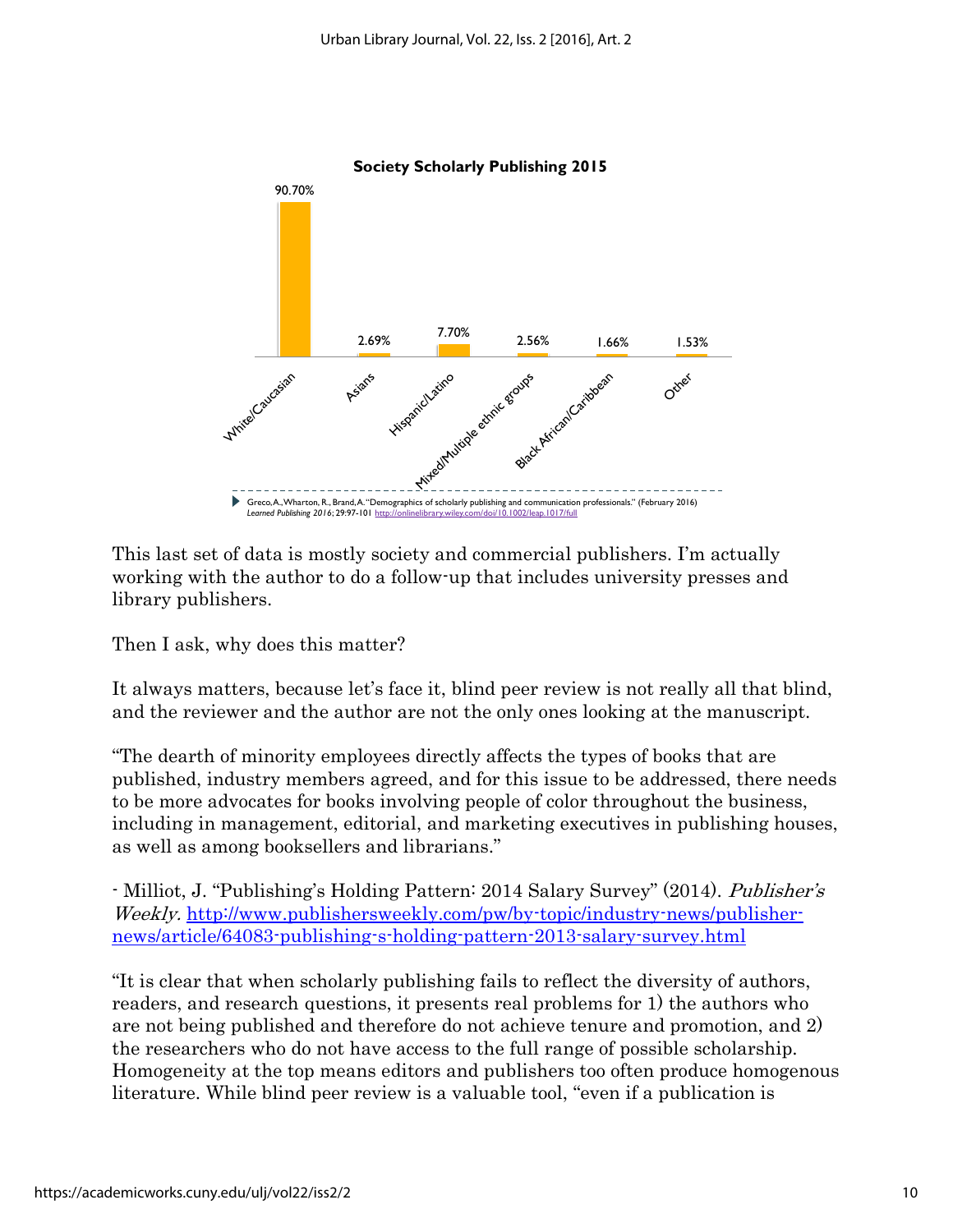making every effort to metaphorically audition orchestra members behind an opaque screen, it is not helpful if the editors and publishers who are handling the paperwork, assigning reviewers, determining schedules, recruiting editorial boards, and ultimately making policy and article level decisions are not in fact representative or even cognizant of injustices they perpetuate as biased people in a biased system."

- Charlotte Roh, Emily Drabinski, Harrison Inefuku, "Scholarly Communication as a Tool for Social Justice and Diversity," panel at the Association of College and Research Libraries Annual Meeting (2015).

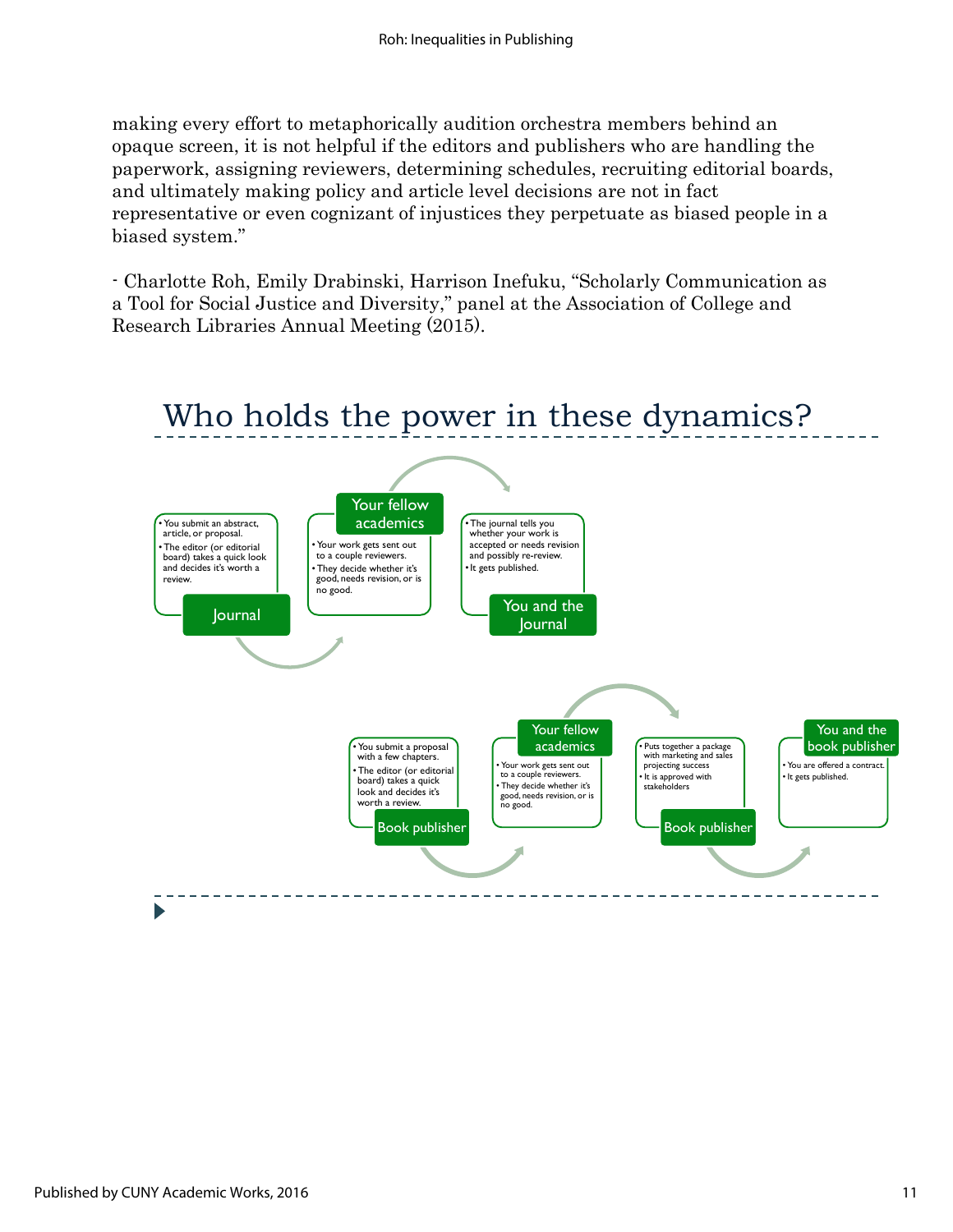Do you remember these two diagrams? Editors, reviewers, and publishers?



These are your faculty, which are your reviewers and your editors, your publishers.

I tell the graduate students, I don't want you to just think of yourselves as authors. I want you to think of yourselves as reviewers, editorial board members, interns, and active participants in this process, because each of these holds power.

This is not to say that publishers and faculty are evil. We are all complicit in the system, including us as librarians. When publishers say, Oh there's no market for these books. They're right! We're the market, and this is us.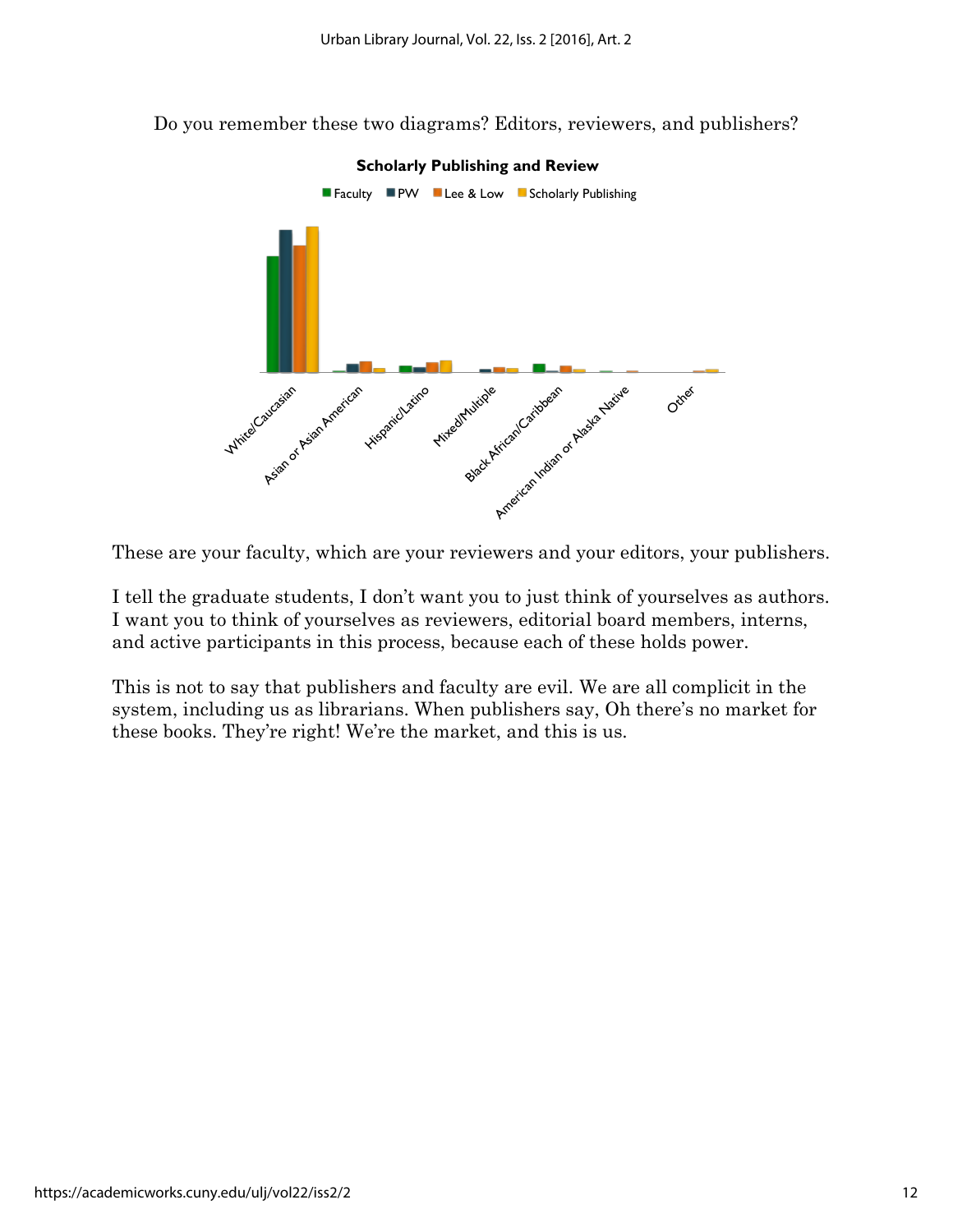

## What Can We as Librarians Do?

So what can we do? We can educate, because let me tell you, everything I showed you is not too basic for our students and faculty.

- Practical solutions for overcoming barriers and lack of knowledge.
	- Why publishing is important for academic careers.
	- $\blacktriangleright$  How the process of publishing works.
	- How they can get published.
	- What are the barriers?
	- What are the aspirational goals?
- Work to change the status quo.
	- Challenge the makeup of editorial boards, reviewers, and authors
	- Ask publications, What's your diversity policy?
	- Support publications that provide a voice.

I was discussing this with Emily Drabinski, who is a CUNY librarian and was very sorry she couldn't make it today. Emily asked me, "You're not being too patronizing? Don't they know this?" And I told her, No, at an author contract negotiation workshop I had one brand new tenure track faculty member tell me that she opened her mail box, saw her contract, burst into tears, then signed it while standing there at her mailbox. They Do. Not. Know.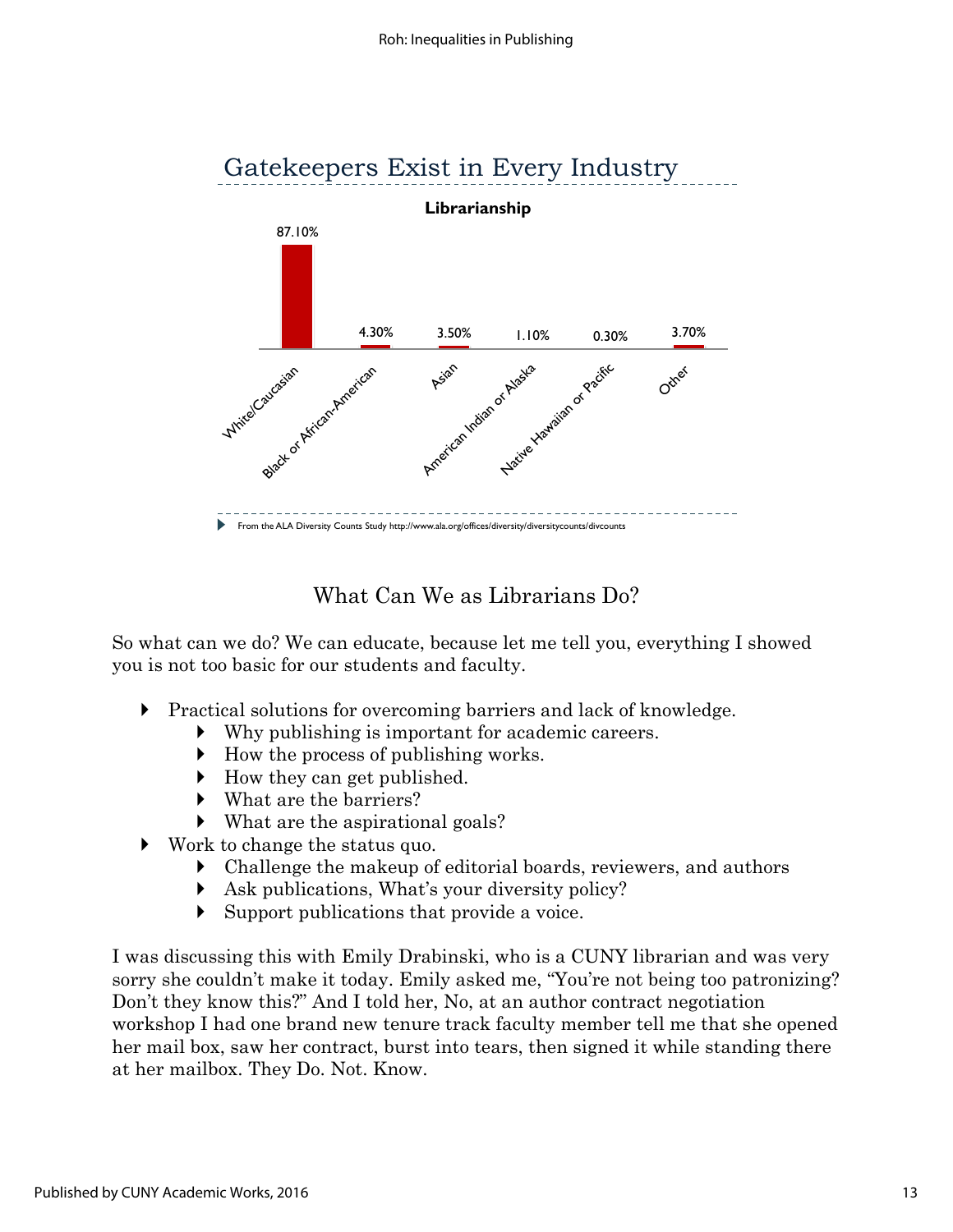## Of Course, This Doesn't Solve All Problems.

Not everyone is tenure track, as we all know sadly. Which is partly why the numbers for full time faculty are the way they are.

"More distressingly, contingent academic labor is gendered and raced. Bousquet notes that "the typical faculty member has become a female nontenurable parttimer earning a few thousand dollars a year without health benefits." Women still make up the majority of contingent faculty. According to Vitae's new JobTracker, 61 percent of available tenure-track jobs in 2013-14 went to men. Bousquet points out that nontenurable faculty and nonteaching staff are more likely to "identify themselves as belonging to an ethnic or racial minority than tenure stream faculty."

- Baker, K. (2016, February 23). Academic Waste. Retrieved May 11, 2016, from<https://chroniclevitae.com/news/1301-academic-waste>

And even if you are tenure track, and you're smart, and you work hard, you're not necessarily going to succeed. Who here is familiar with what's going on at Dartmouth? Yeah, it's messy. And I'm sure each and every time someone doesn't get tenure it's messy. But what's not messy, what's very clear, is that the percentages of faculty representation do not change, but the people change. For one reason or another, these people leave the academy. It's a revolving door.



So we need more education. We absolutely need it, not just for faculty of color, but for everyone because this impacts the kind of scholarship we all produce and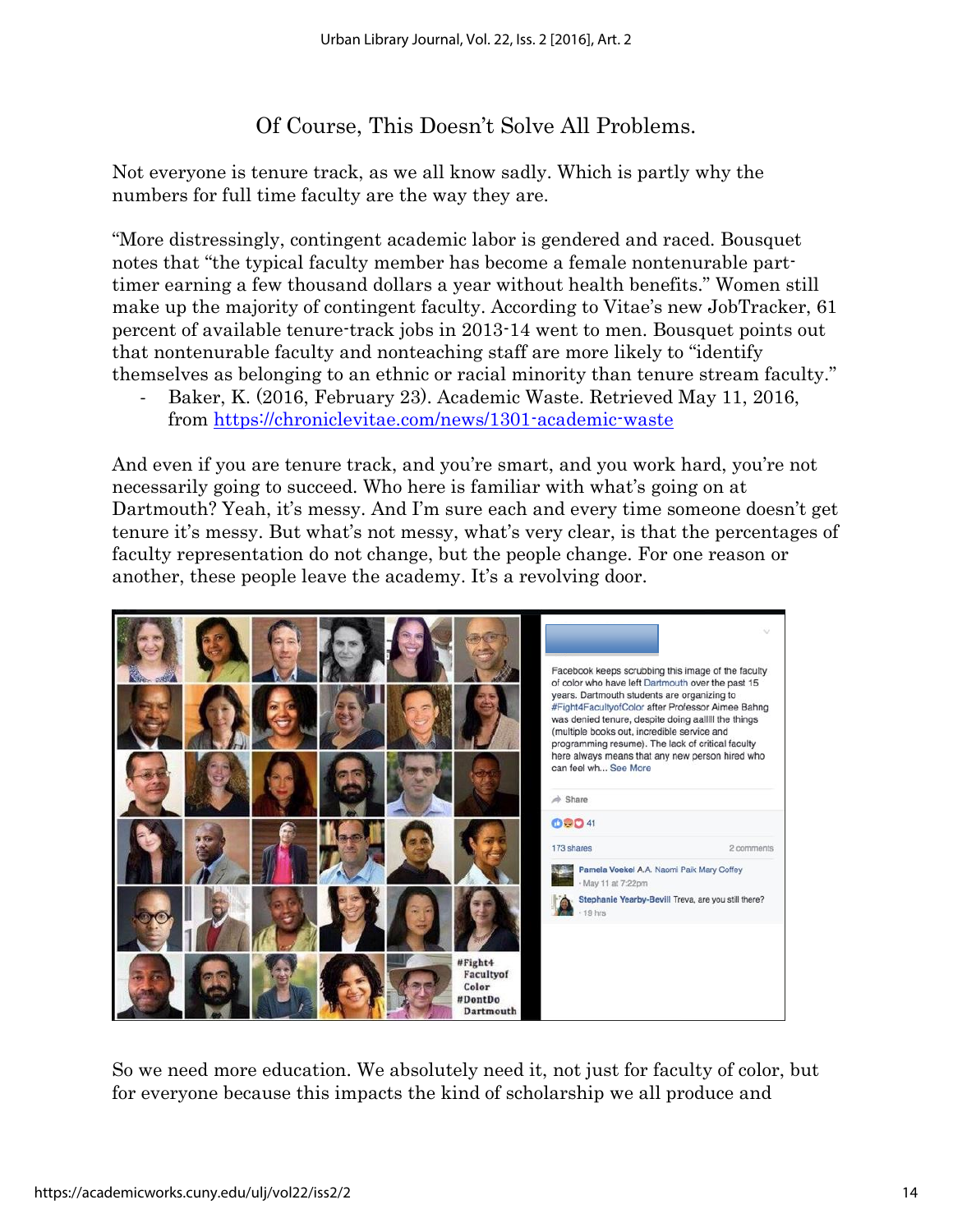consume as allies in the struggle against systemic injustice. It's also nice that the new ACRL Framework for information literacy calls out the need to educate on the context and power in the scholarly communication lifecycle.

## Challenge the Makeup of Editorial Boards, Reviewers, and Authors

Finally, we librarians who, clearly from the caliber of presenters here, are ourselves involved in scholarship and practice, and speaking from my perspective as someone involved in scholarly communication and library publishing, should be interrogating these power structures personally. Here are some examples of people and journals that are doing so.

"[D]iversity of participation is important to our platform … we will actively monitor and release reports on demographics across our platform (particularly with respect to editors), taking measures, where necessary, to remove barriers to participation and to ensure breadth of representation."

- Martin Paul Eve, co-director of the Open Library of the Humanities

In 2014, *Code4Lib Journal* reviewed its publications and found

- Women were less than 40% of the authors published
- Out of the 29 people who had been on the Editorial Committee, only eight were women.

In 2016, after a call for new editorial board members, the current *Code4Lib* Journal editorial board has four women and eight men.

"The work and well-being of JONL's Editorial Board is strengthened profoundly by the diversity of our network and our differences in background, culture, experience, national origin, religion, sexual orientation, and much more. We actively seek and welcome applications from people of color, women, the LGBTQIA community, and persons with disabilities, as well as applications from researchers and practitioners from across the spectrum of disciplines and methods."

- Commitment to Diversity in the Editorial Board, [Adapted from the Harvard](http://librarylab.law.harvard.edu/fellows)  [Library Innovation Lab](http://librarylab.law.harvard.edu/fellows) From the Journal of New Librarianship <http://newlibs.org/edboard.html>

Education and action for all of us is important because these biases are true of course not just for academia, as my fellow panelists have shown. The same numbers exist for journalism, television, film, and many other kinds of media that influence how we see the world.

We all know people who publish, we are people who publish, and we can align ourselves explicitly with diversity representation in order to not just be members of the system but to create social change from both within and without.